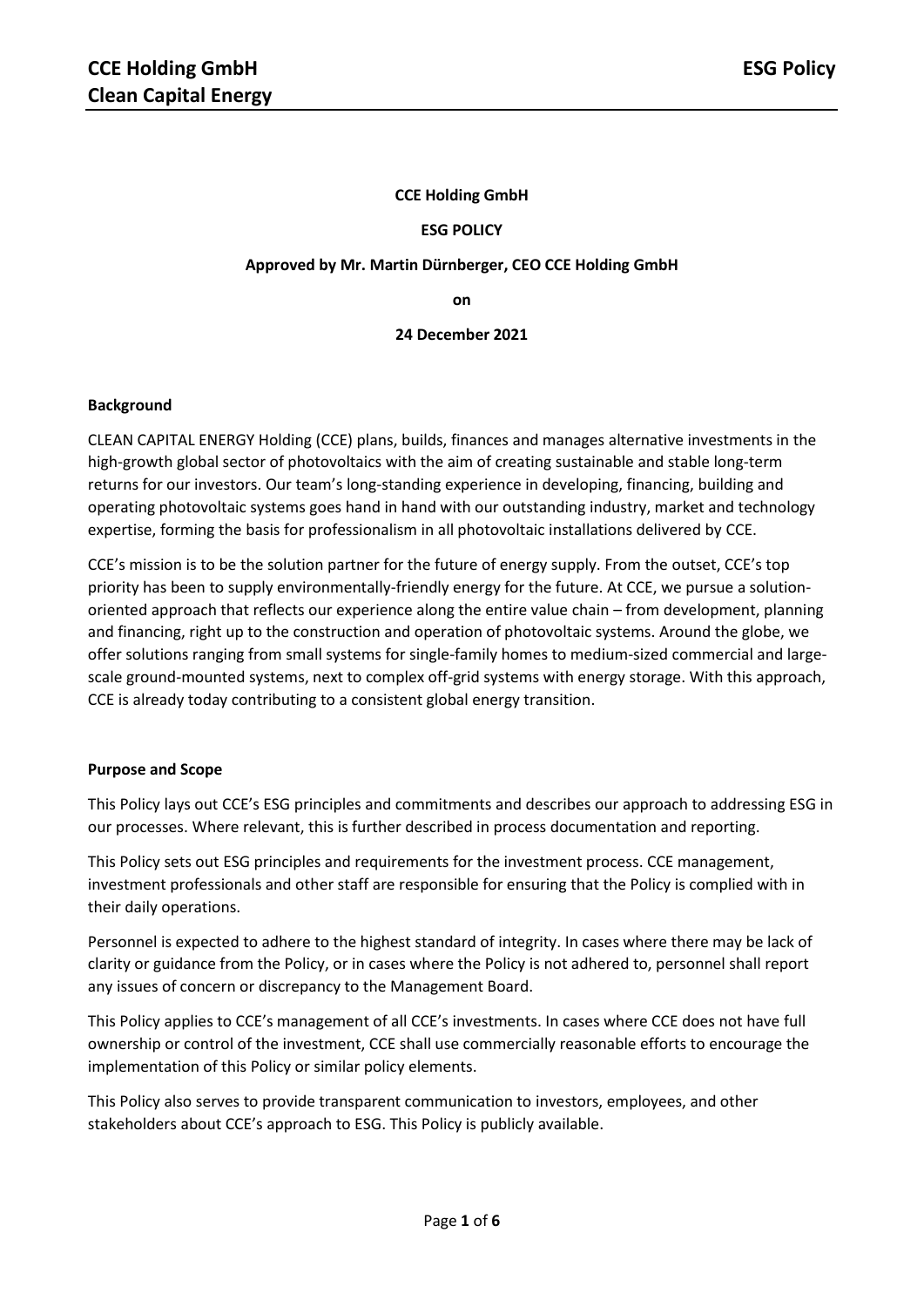### **ESG Principles**

ESG factors affect long-term returns, and long-term financial value creation relies on responsible and sustainable management of our activities.

CCE activities are dedicated to renewable energy, particularly within solar photovoltaic power projects. The activities encompass large scale solar parks, PV roof systems on commercial properties and multi-family homes, and PV solutions for single family homes.

Globally, power generation is an important contributor to greenhouse gas emissions. Through our sole focus on renewable energy, CCE contributes to reduction in greenhouse gas emissions from the power generation sector. However, we recognize that there may also be negative consequences from our activities.

CCE is committed to operating its activities in a sustainable manner, taking long-term environmental, social and governance consequences into consideration in our activities.

We adhere to relevant laws and regulations in all the markets in which we perform our activities. Additionally, we use reasonable commercial efforts, having regard for the size and context of our operations, to align our activities with established and recognized international guidelines and recommendations, in particular the OECD Guidelines for Multinational Enterprises and the UN Guiding Principles on Business and Human Rights.

We consider ESG risks and impacts also for the supply chain. We take an active approach to identifying and addressing supply chain risks where we consider these to be material and we take action to address negative externalities where we believe we can have an impact.

We value transparency and provide relevant ESG reporting to investors and other stakeholders.

#### **Responsible investment approach**

Consideration of ESG risks and opportunities forms an important part of our investment approach. We consider the impact of ESG risks both for new investment and when we evaluate initiatives related to the ongoing asset management of the investments.

#### Sustainability themed investments and exclusions:

CCE invests only in the renewable energy sector with a focus on solar photovoltaic. We believe the sector provides investment opportunities with an attractive risk-return balance, while at the same time contributing to reducing global GHG emissions. Due to the nature of our investment approach, with a sole focus on renewable energy, we exclude investments in the fossil fuel sector.

#### ESG integration:

Evaluation of ESG factors is an integrated part of investment decisions. Where relevant ESG risks are identified, we perform a further analysis to evaluate the impact of these risk, and we consider mitigating measures when deemed to be required.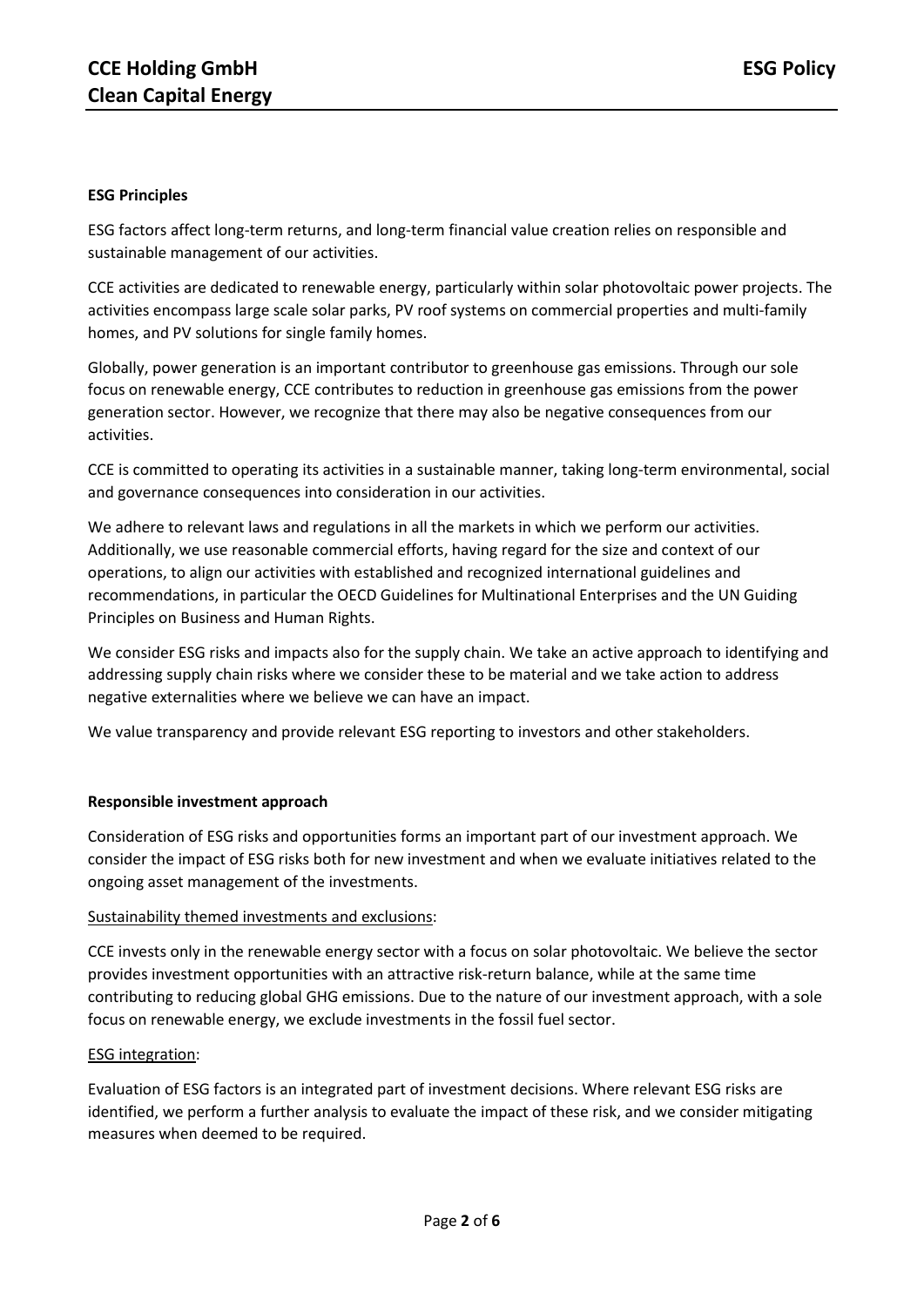As a part of the ESG integration, formal ESG objectives are identified and reported upon for each investment.

# Supply chain and procurement:

CCE recognises that the global photovoltaic supply chain is complex and entails potential ESG risks that may impact the investments, the environment and stakeholders. This includes ESG factors such as for example life-cycle carbon footprint analysis, other environmental impacts and human resource risks. Consequently, CCE believes it is important to monitor and manage ESG risks arising from the solar photovoltaic supply chain.

CCE scores the relevant suppliers on ESG factors. As part of the analysis, we use 3<sup>rd</sup> party service providers to provide information on the ESG impact of suppliers. This supplier ESG score is an integral factor in the procurement decision.

During 2022, we plan to implement ongoing ESG risk assessment and ESG monitoring of key suppliers. If we identify suppliers with elevated ESG risks, we will implement mitigating measures, such as switching supplier where commercially viable, or working with the suppliers to reduce the ESG impact.

## Engagement:

CCE personnel are responsible for the ongoing management of the investments. In its role as shareholder, CCE appoints representatives to the governing bodies of the investments, e.g., the Board of Directors. Through our ownership and representation, we encourage ongoing development of ESG according to priorities for each investment. Where we invest alongside other shareholders, we work with our coshareholders to ensure an appropriate prioritization of ESG.

## **ESG due diligence**

CCE conducts ESG due diligence prior to investments. The purpose of this is to ensure that all relevant and material ESG risks and opportunities are considered prior to investment decisions.

The ESG due diligence is conducted by the investment team in co-operation with external expertise where required. The ESG due diligence process ensures that relevant and material ESG risks are identified, their impacts are analysed, and the risks are treated or mitigated where required. The results of the ESG due diligence are presented to CCE management prior to investments.

## **ESG risks**

ESG risks may vary depending on the specific market, value chain and the particular investment. Therefore, ESG risk may differ from investment case to investment case. However, based on a materiality assessment conducted by CCE, we have identified ESG factors that are expected to be relevant for a large part of our activities. The below will always be considered, and a detailed analysis and written evaluation will be performed where material risks are identified: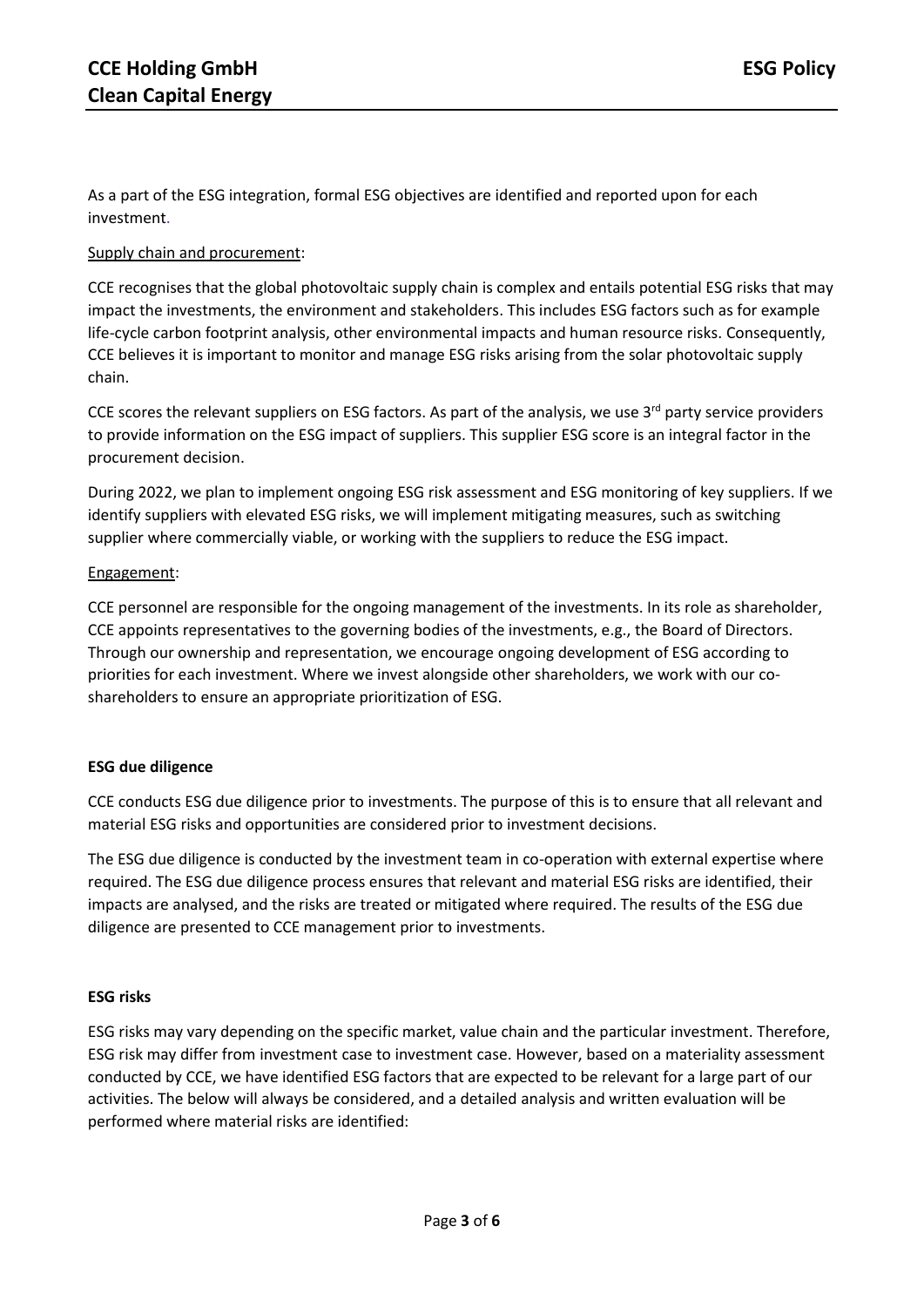## Environmental:

- Biodiversity and habitat
- Contamination, in particular contaminated land
- Climate change; Greenhouse gas emissions
- Climate change; Climate change adaptation, resilience and physical risks
- Circular economy, waste management, and materials usage
- Energy usage
- Water usage & water scarcity
- Water emissions (to groundwater, rivers, etc.)
- CCE does not invest in companies or projects where the business is based on fossil fuels.

### Social:

- Health and safety; employees, contractors, community and other stakeholders
- Stakeholder relations; including local community, local employment and partnering, where relevant
- Working conditions and labour rights; including forced and child labour, inclusion and diversity, freedom of association, and employee engagement

#### Governance:

- Board Chair independence
- Board ESG oversight
- Bribery, corruption, fraud and financial crime
- Conflict of interest management
- Delegating authority and independence of decision making and control
- Digital security, including cybersecurity and data protection
- Executive compensation
- Political contributions and lobbying
- Shareholder rights
- Whistle-blower protection

Where we identify Environmental, Social or Governance risks that may have a material impact on the investment or which may significantly impact stakeholders or the environment, mitigating measures will be evaluated, implemented and reported upon.

## **EU Sustainable Taxonomy <sup>1</sup>**

The European Parliament and the Council has introduced legislation to classify investments according to criteria for environmentally sustainable economic activities. As part of the investment process, CCE evaluates the alignment with the EU Sustainable Taxonomy criteria for Significant Contribution to Climate

**<sup>.</sup>** <sup>1</sup> REGULATION (EU) 2020/852 OF THE EUROPEAN PARLIAMENT AND OF THE COUNCIL of 18 June 2020 on the establishment of a framework to facilitate sustainable investment and amending Regulation (EU) 2019/2088.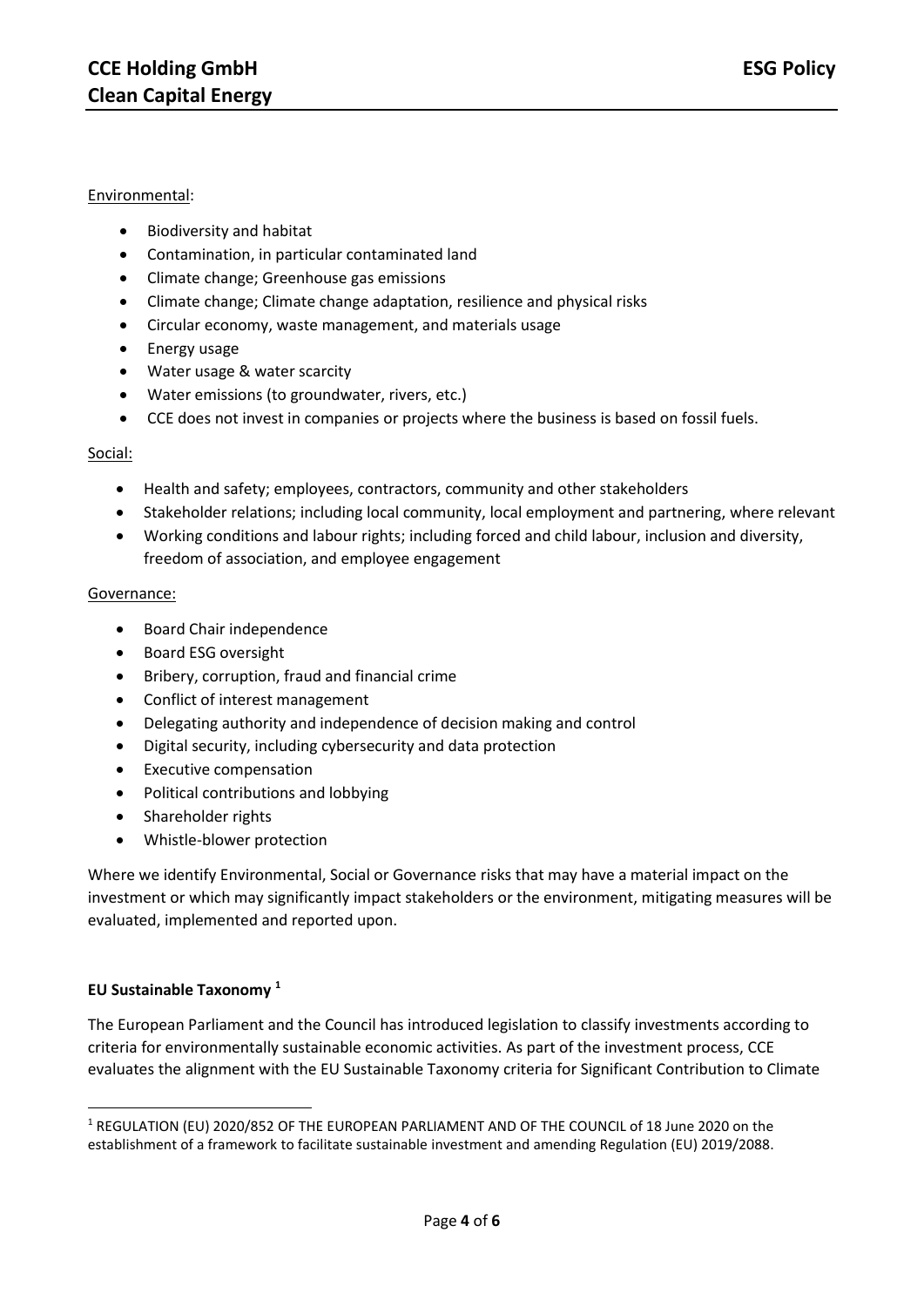Change Mitigation, Do No Significant Harm (DNSH) to other environmental objectives, and Minimum Safeguards (MS). For activities that are defined according to the EU Sustainability Taxonomy<sup>2</sup>, it is our ambition to achieve a high degree of alignment with the EU Taxonomy criteria.

For investments that are currently not aligned with the EU Sustainability Taxonomy criteria, we will aim to align these investments with the criteria over time, where commercially feasible.

### Significant contribution:

Electricity generation using solar photovoltaic technology is defined as making a significant contribution to climate change mitigation. Therefore, CCE activities in this area meet the criteria. CCE activities in other areas will be evaluated as required.

### Do No Significant Harm:

For electricity generation using solar photovoltaic technology, the DNSH criteria encompass the following:

- Climate change adaptation
- Transition to a circular economy
- Protection and restoration of biodiversity and ecosystems

These criteria are evaluated as part of the ESG risks being evaluated, as described above (ESG Risks).

### Minimum Safeguards:

With regards to the Minimum Safeguards, CCE strives to align its activities according to internationally recognized principles and guidelines, as described above under (ESG Principles).

## **SFDR regulation<sup>3</sup>**

1

The European Parliament and the Council has introduced legislation regarding sustainability-related disclosures. Starting in 2022, CCE will collect and report where relevant to clients, on the mandatory Principal Adverse Impacts (PAIs)<sup>4</sup> as specified in the draft Regulatory Technical Standards. In addition to the mandatory PAIs, CCE has identified the following additional PAIs considered to be particularly relevant for CCE's activities, which we will also monitor:

- Exposure to areas of high water-stress.
- Supplier code of conduct.

<sup>&</sup>lt;sup>2</sup> The EU Sustainable Taxonomy includes electricity generation using solar photovoltaic technology. However, the taxonomy does not currently include all economic activities.

<sup>&</sup>lt;sup>3</sup> REGULATION (EU) 2019/2088 OF THE EUROPEAN PARLIAMENT AND OF THE COUNCIL of 27 November 2019 on sustainability‐related disclosures in the financial services sector.

<sup>4</sup> According to the European Supervisory Authorities draft Regulatory Technical Standards, 2 February 2021, the mandatory PAIs relate to the following subjects: GHG emissions, carbon footprint, GHG intensity, fossil fuel exposure, non-renewable energy consumption and production, energy consumption intensity for high impact climate sectors, biodiversity, emissions to water, and hazardous waste.